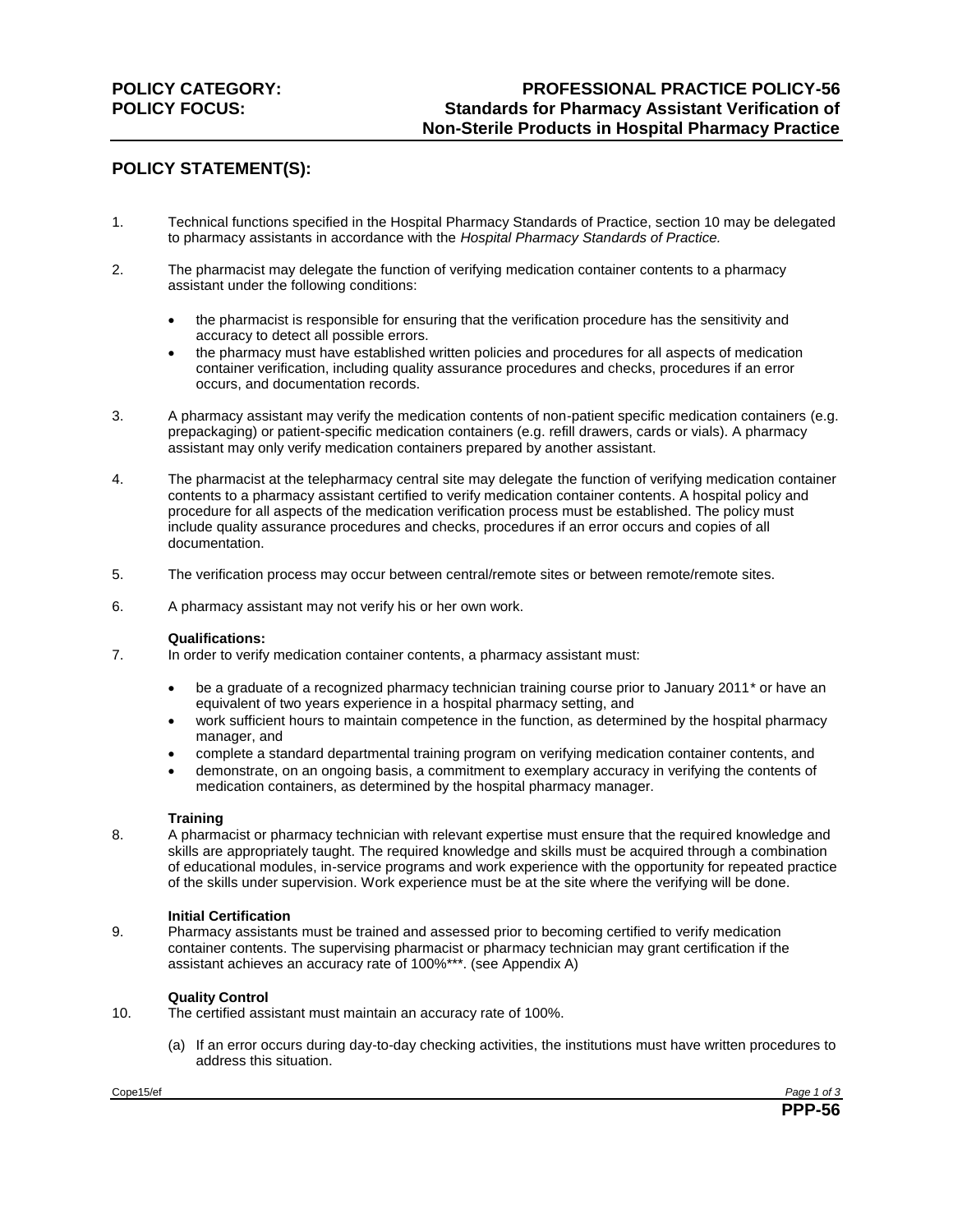(b) The accuracy of all pharmacy assistants who verify medication containers must be audited at least annually and if possible conducted without the assistant's knowledge. The results of the audit must be discussed with the audited assistant. An assistant who is certified to verify both non-sterile and sterile products may be audited on a balanced combination of the two types of products to achieve the audit quantity.

## **Decertification**

- 11. If the accuracy rate of a checker falls below the established standard on one occasion, perform a re-audit shortly after the first failed audit. If the pharmacy assistant fails to meet the minimum standard on re-audit, s/he must be decertified and removed from the verifying function.
- 12. The pharmacy manager or supervisory pharmacist or pharmacy technician for the area may decertify an assistant at any time if there is any reason to believe that the assistant is not capable of safely carrying out the delegated function. The assistant may be recertified only if the problem is resolved to the satisfaction of the pharmacy manager.
- 13. A decertified checker must reenter and complete the training and initial certification process prior to being reassigned to verify medication containers.

#### **Documentation**

14. A log or record showing the training, certification and quality assurance audits for each pharmacy assistant who verifies medication container contents must be maintained. The identification of the pharmacy assistant who prepares or verifies medication container contents must be documented. This record must be retained for at least three years.

### **Continuous Quality Improvement**

15. An ongoing process of continuous quality improvement must be implemented to prevent or eliminate system errors. Documentation of the continuous quality improvement process must be retained for at least three years.

### **BACKGROUND:**

The expected outcome of every medication distribution system is that 100% of medication doses will be correct when administered to the patient. Recognizing that "human failure" may create errors in any segment of the system, the medication distribution system processes must be designed with numerous checks to identify and remove potential errors prior to dispensing. Errors and other potential problems must be constantly identified and eliminated through a process of continuous quality improvement (CQI).

Medication distribution system processes include both technical functions and cognitive or professional functions.

Examples of professional functions, which may **NOT** be delegated to a pharmacy assistant, are:

- checking the accuracy of a transcription of a written medication order into the computer,
- checking a new medication order against the patient medication profile for therapeutic appropriateness,
- approving the calculations for a new product or formula.

Examples of technical functions, which may be delegated to a pharmacy assistant, are:\*\*

- verifying the label and content of a compounded or prepackaged product prepared in a batch
- verifying the medication container contents against a patient-specific label or fill list.

\**Prior to 2011 some training programs graduated "pharmacy technicians" whereas they are now graduating "pharmacy assistants" until the programs have been accredited by the Canadian Council for Accreditation of Pharmacy Programs.*

\*\**These functions relate to Framework of Professional Practice (March 2006), Role 2: Produce and Distribute Drug Preparations and Products, and Role 3: Contribute to the Effective Operation of the Pharmacy.*

\*\*\* This document is meant as a guide to institutions to enable them to establish a tech-check program to meet their specific needs. *Each institution should set certification and audit numbers that will reflect a measurement that is logistically feasible to ensure a level of acceptable performance and is reflective of all order types.*

Cope15/ef *Page 2 of 3*